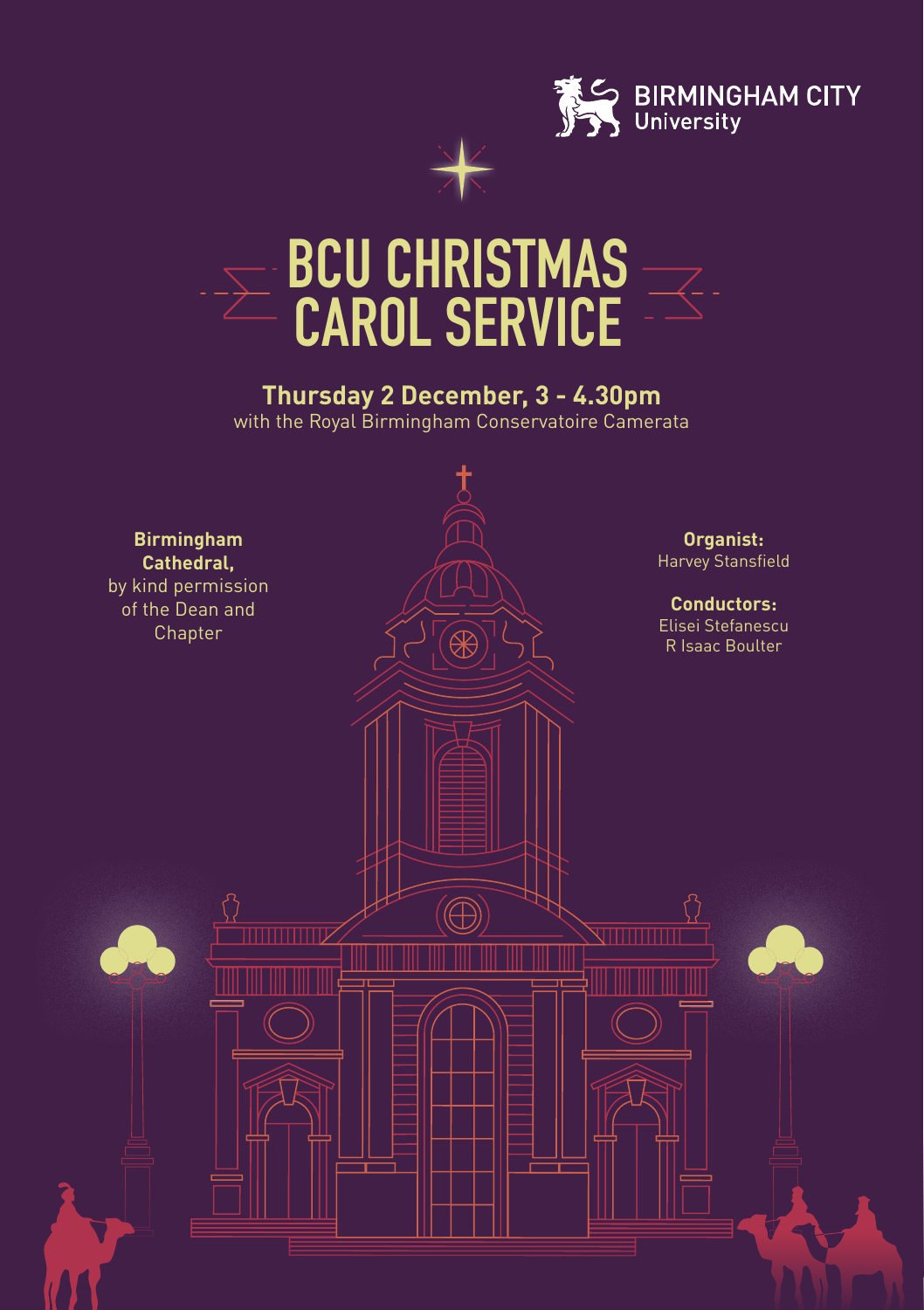



The Very Reverend Matt Thompson, Dean of Birmingham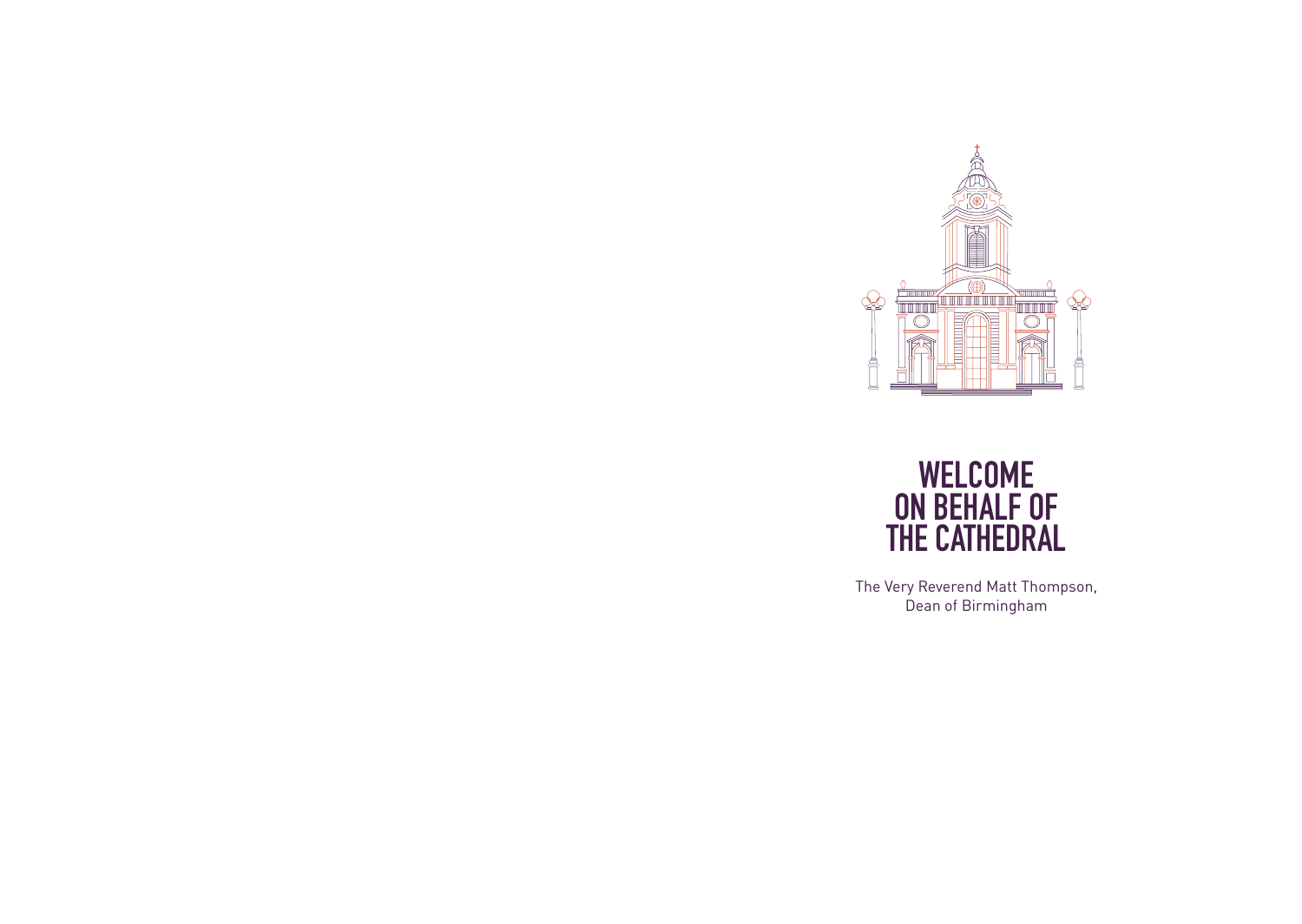# **Once in Royal David's City (ALL, please stand)**

Conducted by Elisei Stefanescu

**(SOLO)** *Once in Royal David's city Stood a lowly cattle shed, Where a mother laid her baby In a manger for his bed: Mary was that mother mild, Jesus Christ her little child.*

**(CHOIR)** *He came down to earth from Heaven Who is God and Lord of all. And his shelter was a stable, And his cradle was a stall: With the poor and mean and lowly, Lived on earth our Saviour Holy.*

**(ALL)** For he is our childhood's pattern Day by day like us he grew, He was little, weak and helpless, Tears and smiles like us he knew: And he feeleth for our sadness, And he shareth in our gladness.

And our eyes at last shall see him Through his own redeeming love, For that Child so dear and gentle, Is our Lord in heaven above: And he leads his children on To the place where he is gone.

Not in that poor lowly stable With the oxen standing by, We shall see him: but in heaven Set at God's right hand on high, Where like stars his children crowned All in white shall wait around.

**Bidding prayer:** Revd Sqn Ldr Adrian (Santa) Klos, Chaplain, Royal Centre for Defence Medicine (RCDM)

# **First reading The Isaiah 9:2-6**

### **Christ's Birth and Kingdom are foretold by Isaiah**

The people who walked in darkness have seen a great light; those who lived in a land of deep darkness - on them light has shined. You have multiplied the nation, you have increased its joy; they rejoice before you as with joy at the harvest, as people exult when dividing plunder. For the yoke of their burden, and the bar across their shoulders, the rod of their oppressor, you have broken as on the day of Midian. For all the boots of the tramping warriors and all the garments rolled in blood shall be burned as fuel for the fire. For a child has been born for us, a son given to us; authority rests upon his shoulders and he is named Wonderful Counsellor, Mighty God, Everlasting Father, Prince of Peace.

*Read by*:

Mark Hopton, Pro-Chancellor and Chairman of the Board of Governors

**Camerata: Lute-Book Lullaby, by W. Ballet, arr. G. Shaw** 

Conducted by R Isaac Boulter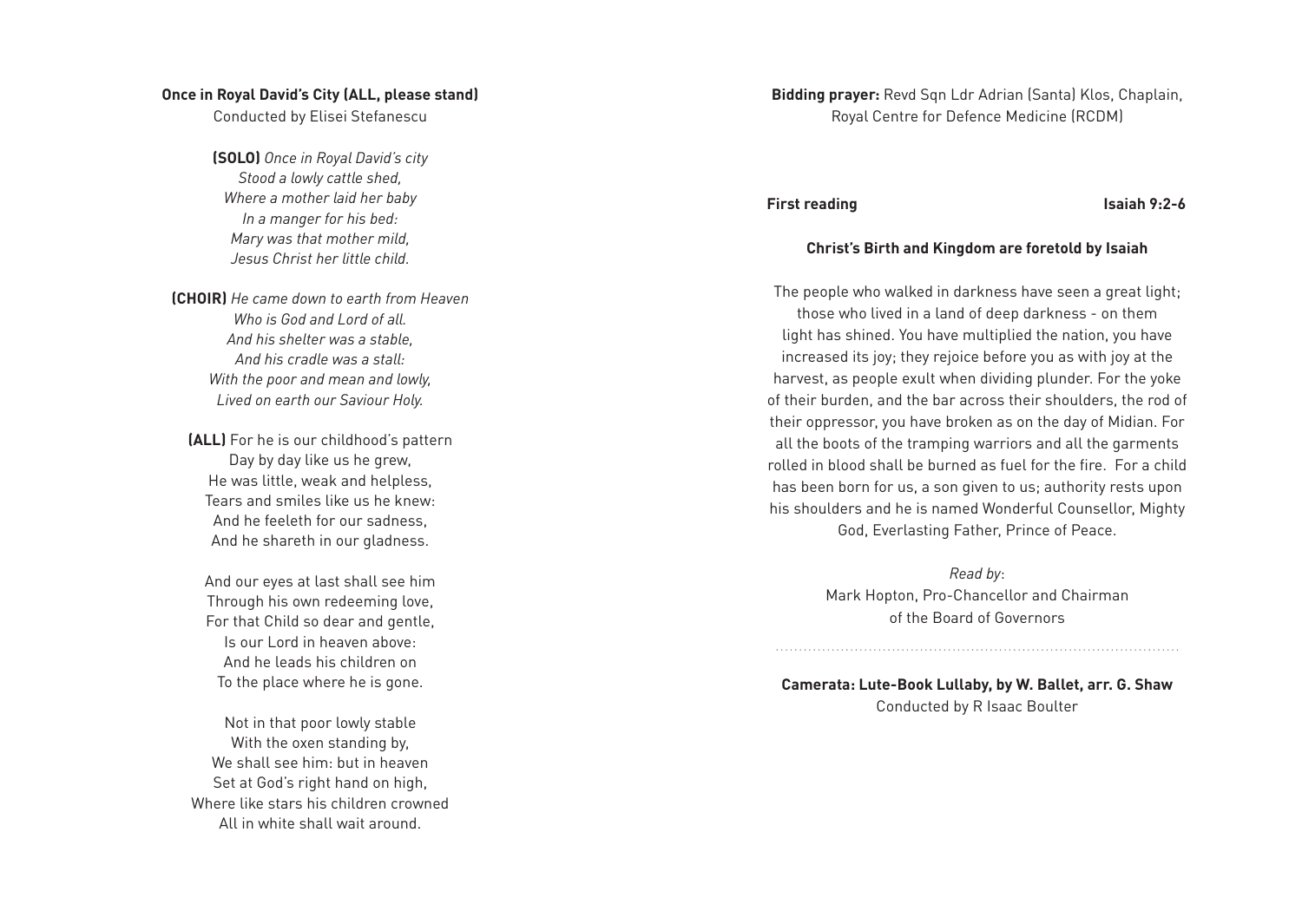# **O Little Town of Bethlehem (ALL, please stand)** Conducted by R Isaac Boulter

O Little town of Bethlehem how still we see thee lie! Above thy deep and dreamless sleep the silent stars go by. Yet in thy dark streets shineth the everlasting Light; The hopes and fears of all the years are met in thee tonight.

O Morning stars together proclaim the holy birth, And praises sing to God the King, goodwill and peace on earth; For Christ is born of Mary, and gathered all above, While mortals sleep, the angels keep their watch of wondering love.

How silently, how silently the wondrous gift is given! So God imparts to human hearts the blessings of His heaven. No ear may hear His coming; but in this world of sin, Where meek souls will receive Him still the dear Christ enters in.

O holy Child of Bethlehem, descend to us, we pray; Cast out our sin, and enter in; be born in us today. We hear the Christmas angels the great glad tidings tell: O come to us, abide with us, Our Lord Emmanuel!

# **Second reading Luke 1:26a-38**

# **The Birth of Jesus Foretold**

In the sixth month the angel Gabriel was sent by God to a town in Galilee called Nazareth, to a virgin engaged to a man whose name was Joseph, of the house of David. The virgin's name was Mary. And he came to her and said, 'Greetings, favoured one! The Lord is with you.' But she was much perplexed by his words and pondered what sort of greeting this might be. The angel said to her, 'Do not be afraid, Mary, for you have found favour with God. And now, you will conceive in your womb and bear a son, and you will name him Jesus. He will be great,

and will be called the Son of the Most High, and the Lord God will give to him the throne of his ancestor David. He will reign over the house of Jacob for ever, and of his kingdom there will

be no end.' Mary said to the angel, 'How can this be, since I am a virgin?' The angel said to her, 'The Holy Spirit will come upon you, and the power of the Most High will overshadow you; therefore the child to be born will be holy; he will be called Son of God. And now, your relative Elizabeth in her old age has also conceived a son; and this is the sixth month for her who was said to be barren. For nothing will be impossible with God.' Then Mary said, 'Here am I, the servant of the Lord; let it be with me according to your word.' Then the angel departed from her.

> *Read by:* Sharon Davidson, Careers Consultant

**Camerata: The Nativity Carol, by J Rutter**  Conducted by Elisei Stefanescu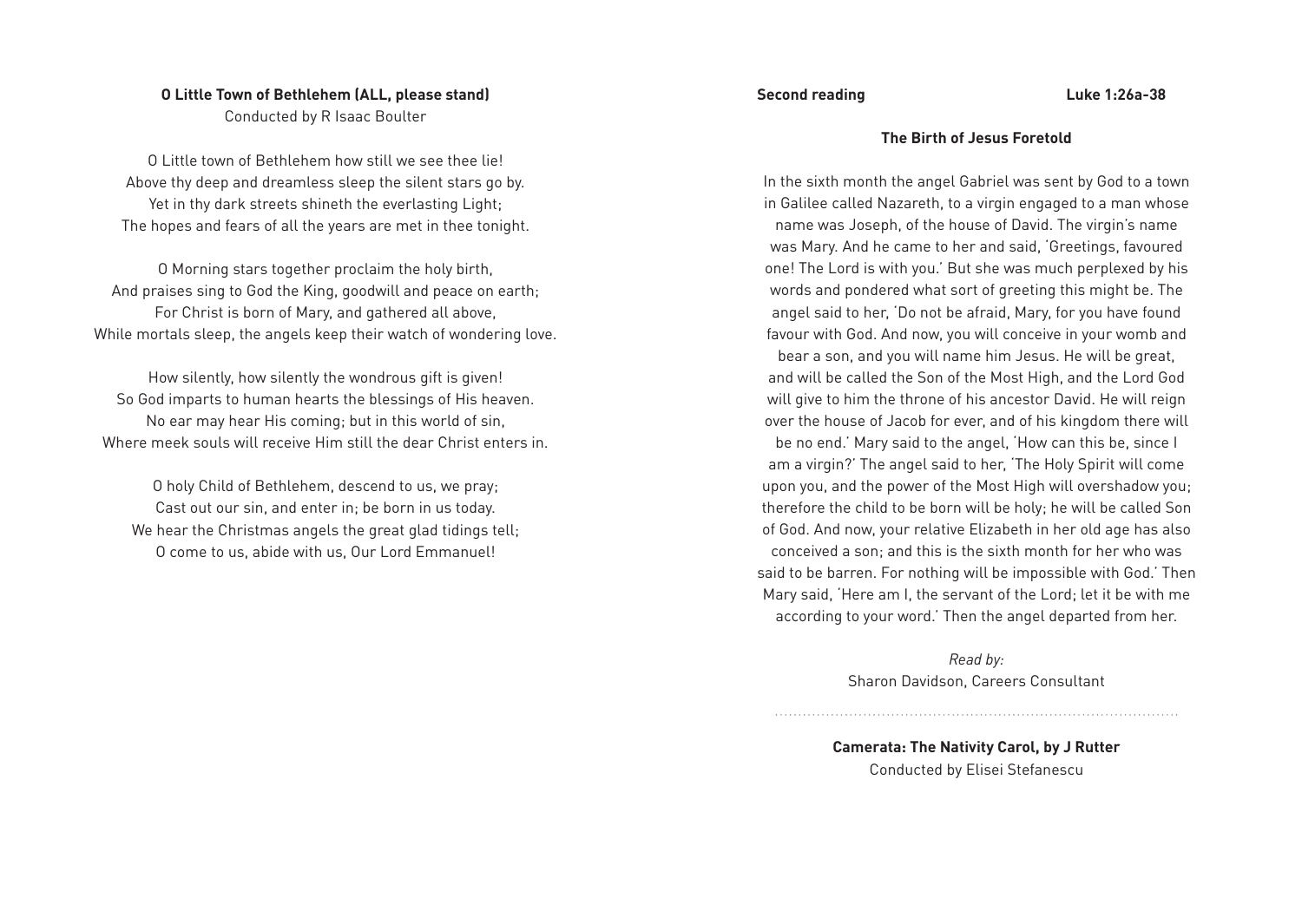# **Third reading Community Community Community Community Community Community Community Community Community Community Community Community Community Community Community Community Community Community Community Community Communi**

### **The Birth of Jesus**

In those days a decree went out from Emperor Augustus that all the world should be registered. This was the first registration and was taken while Quirinius was governor of Syria. All went to their own towns to be registered. Joseph also went from the town of Nazareth in Galilee to Judea, to the city of David called Bethlehem, because he was descended from the house and family of David. He went to be registered with Mary, to whom he was engaged and who was expecting a child. While they were there, the time came for her to deliver her child. And she gave birth to her firstborn son and wrapped him in bands of cloth, and laid him in a manger, because there was no place for them in the inn.

> *Read by*: Professor Andrew Kulman, Deputy Head of Birmingham Institute of Creative Arts

**Silent Night (ALL, please stand)**  Conducted by Elisei Stefanescu

Silent night, holy night, All is calm, all is bright Round yon virgin Mother and Child, Holy Infant so tender and mild, Sleep in heavenly peace, Sleep in heavenly peace.

Silent night, holy night, Shepherds quake at the sight, Glories stream from heaven afar, Heavenly hosts sing Alleluia. Christ the Saviour is born, Christ the Saviour is born.

### **CHOIR ONLY**

 Silent night, holy night, Son of God, love's pure light Radiant beams from Thy holy face, With the dawn of redeeming grace, Jesus, Lord, at Thy birth, Jesus, Lord, at Thy birth.

# **ALL**

Silent night, holy night, Wondrous star, lend thy light; With the angels let us sing, Alleluia to our King. Christ the Saviour is born, Christ the Saviour is born.

**Camerata: Infant Holy, Infant Lowly, arr. D Willcocks** Conducted by Elisei Stefanescu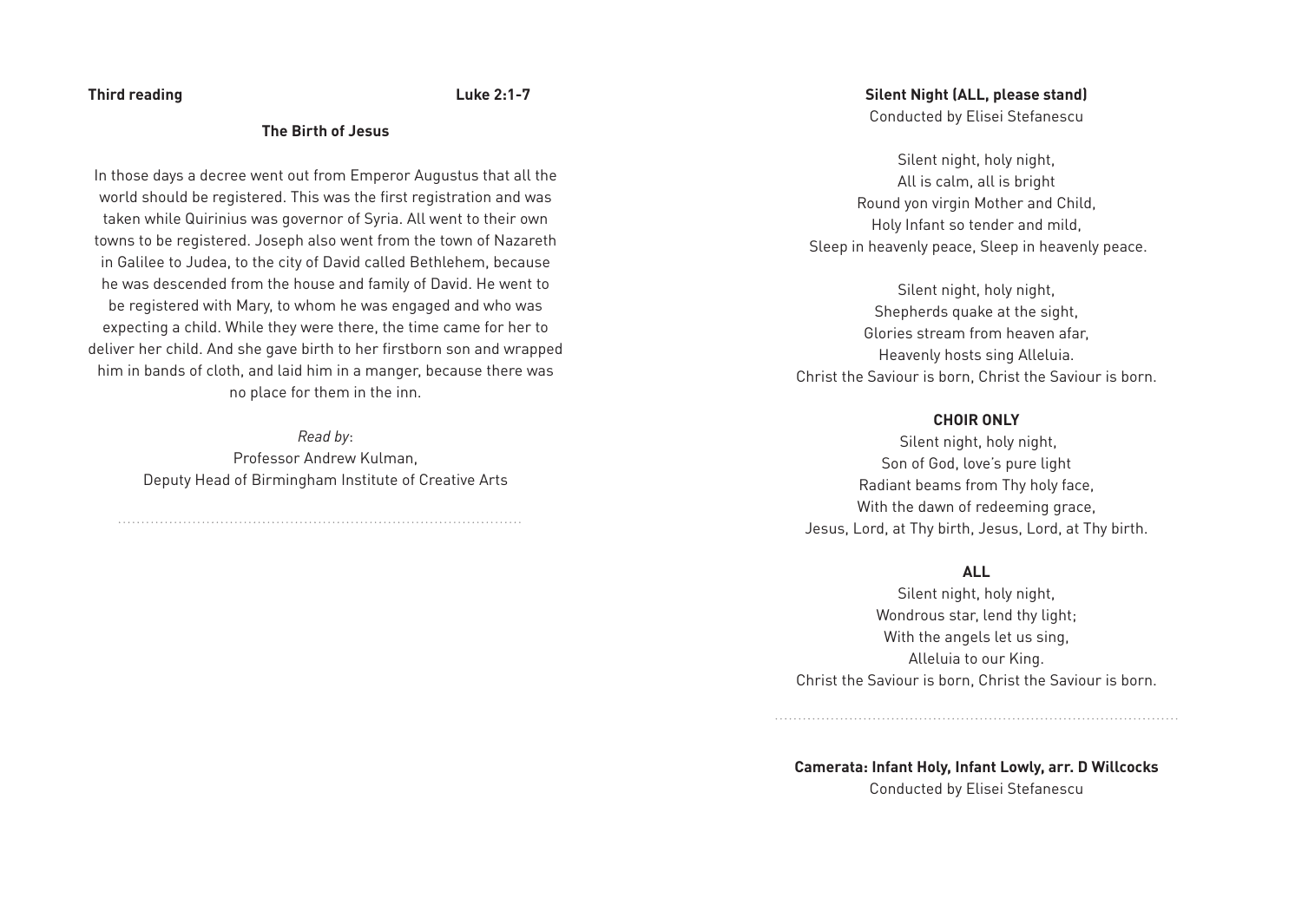# **Fourth reading Community Community Research Fourth Property Community Community Community Community Community Community Community Community Community Community Community Community Community Community Community Community C**

### **The Shepherds and the Angels**

In that region there were shepherds living in the fields, keeping watch over their flock by night. Then an angel of the Lord stood before them, and the glory of the Lord shone around them, and they were terrified. But the angel said to them, 'Do not be afraid; for see - I am bringing you good news of great joy for all the people: to you is born this day in the city of David a Saviour, who is the Messiah, the Lord. This will be a sign for you: you will find a child wrapped in bands of cloth and lying in a manger.' And suddenly there was with the angel a multitude of the heavenly host, praising God and saying,

> 'Glory to God in the highest heaven, and on earth peace among those whom he favours!'

When the angels had left them and gone into heaven, the shepherds said to one another, 'Let us go now to Bethlehem and see this thing that has taken place, which the Lord has made known to us.' So they went with haste and found Mary and Joseph, and the child lying in the manger.

> *Read by:* Victoria Aurora Bennett-Salvador, Union President, Birmingham City University Students' Union

**Camerata: For Unto Us a Child Is Born, by G F Handel** Conducted by R Isaac Boulter

### **Fifth reading Matthew 2:1-12**

# **The Visit of the Wise Men**

In the time of King Herod, after Jesus was born in Bethlehem of Judea, wise men from the East came to Jerusalem, asking, 'Where is the child who has been born king of the Jews? For we observed his star at its rising, and have come to pay him homage.' When King Herod heard this, he was frightened, and all Jerusalem with him; and calling together all the chief priests and scribes of the people, he inquired of them where the Messiah was to be born. They told him, 'In Bethlehem of Judea; for so it has been written by the prophet:

"And you, Bethlehem, in the land of Judah, are by no means least among the rulers of Judah; for from you shall come a ruler who is to shepherd my people Israel."

Then Herod secretly called for the wise men and learned from them the exact time when the star had appeared. Then he sent them to Bethlehem, saying, 'Go and search diligently for the child; and when you have found him, bring me word so that I may also go and pay him homage.' When they had heard the king, they set out; and there, ahead of them, went the star that they had seen at its rising, until it stopped over the place where the child was. When they saw that the star had stopped, they were overwhelmed with joy. On entering the house, they saw the child with Mary his mother; and they knelt down and paid him homage. Then, opening their treasure-chests, they offered him gifts of gold, frankincense, and myrrh. And having been warned in a dream not to return to Herod, they left for their own country by another road.

> *Read by:*  Julie Blake, Research Impact Officer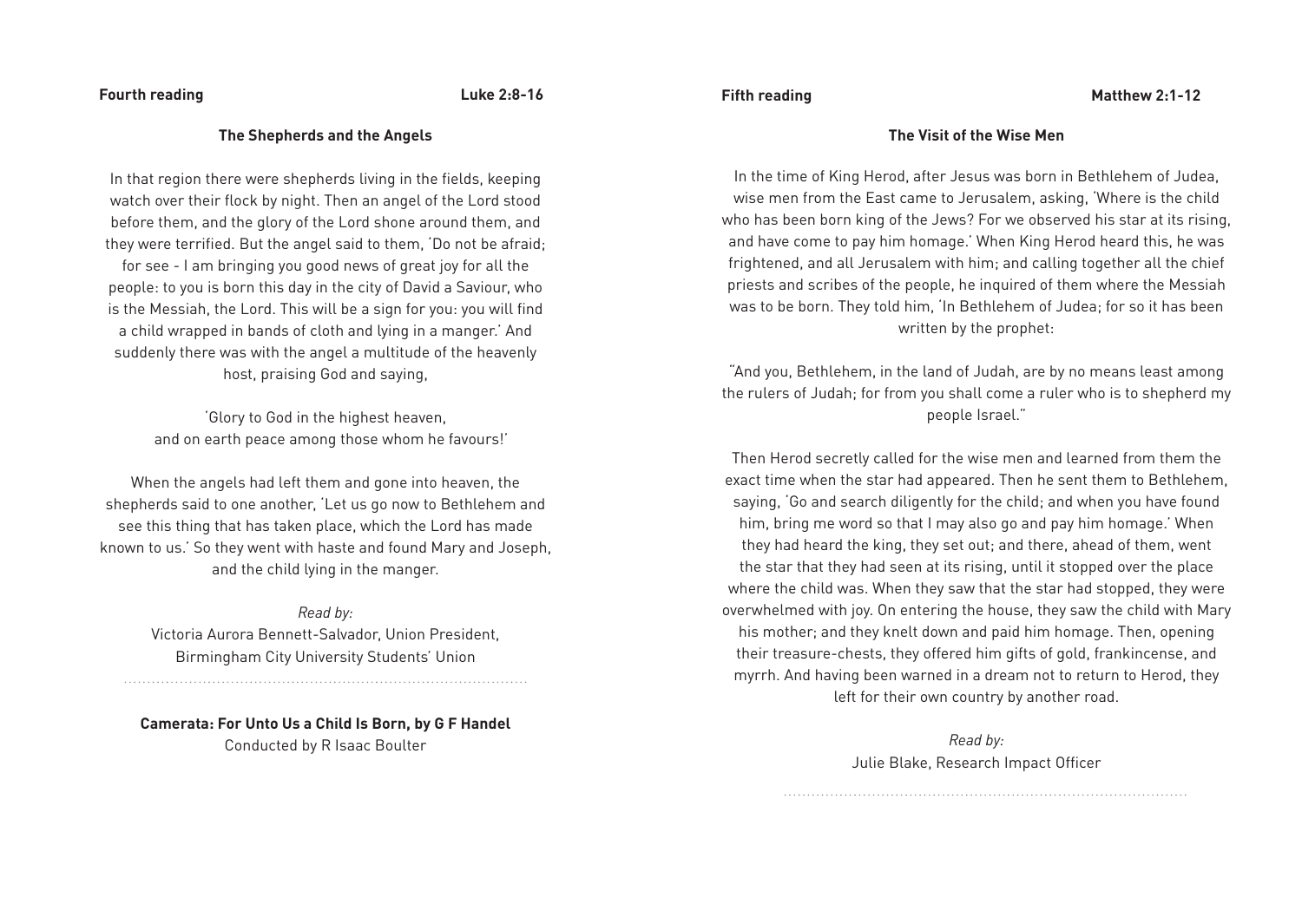# **Hark! The Herald Angels Sing (ALL, please stand)**

Conducted by R Isaac Boulter

Hark! The herald angels sing "Glory to the new-born King; Peace on earth and mercy mild, God and sinners reconciled": Joyful all ye nations rise, Join the triumph of the skies, With the angelic host proclaim, "Christ is born in Bethlehem". Hark the herald angels sing "Glory to the new-born King".

Christ, by highest heav'n adored, Christ, the everlasting Lord, Late in time behold him come Offspring of a virgin's womb: Veiled in flesh the Godhead see, Hail the incarnate Deity! Pleased as man with us to dwell, Jesus, our Emmanuel. Hark the herald angels sing "Glory to the new-born King".

Hail the heaven-born Prince of Peace! Hail the Son of Righteousness! Light and life to all he brings, Risen with healing in his wings; Mild he lays his glory by, Born that we no more may die Born to raise those of the earth, Born to give them second birth. Hark the herald angels sing "Glory to the new-born King".

# **Sixth reading (please stand) John 1:1-14**

# **The Word Became Flesh**

In the beginning was the Word, and the Word was with God, and the Word was God. He was in the beginning with God. All things came into being through him, and without him not one thing came into being. What has come into being in him was life, and the life was the light of all people. The light shines in the darkness, and the darkness did not overcome it.

There was a man sent from God, whose name was John. He came as a witness to testify to the light, so that all might believe through him. He himself was not the light, but he came to testify to the light. The true light, which enlightens everyone, was coming into the world. He was in the world, and the world came into being through him; yet the world did not know him. He came to what was his own, and his own people did not accept him. But to all who received him, who believed in his name, he gave power to become children of God, who were born, not of blood or of the will of the flesh or of the will of man, but of God. And the Word became flesh and lived among us, and we have seen his glory, the glory as of a father's only son, full of grace and truth.

> *Read by:* Sr Christina McCann, RC Chaplain

**Camerata: Ding Dong Merrily, arr. D Rutter** Conducted by Elisei Stefanescu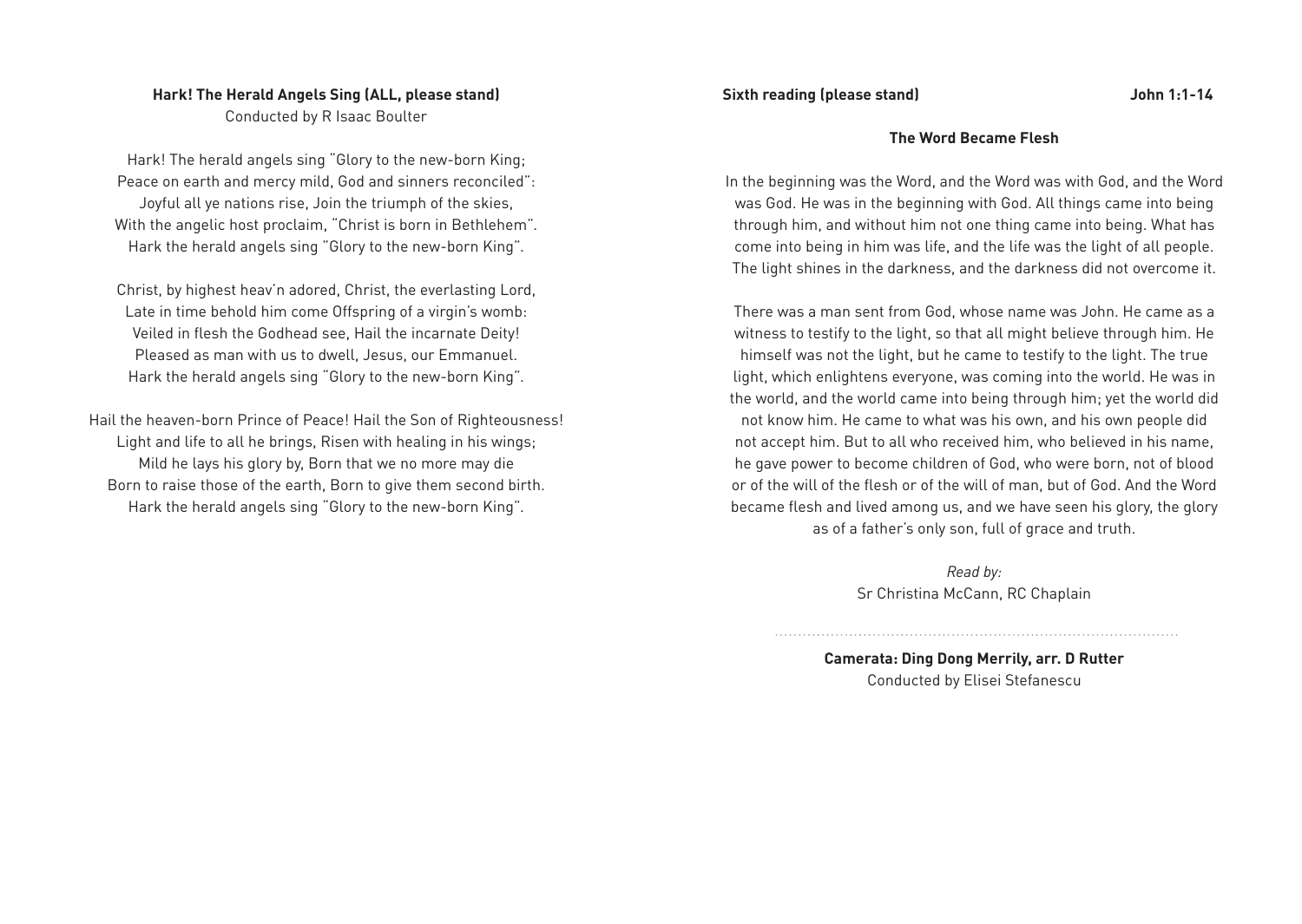#### **The prayers:**

Jenifer Cummings, RC Chaplain Sr Meinar, Media and Communication student Stephanie Chua Yoke Ping, PhD student

God's gift to the world of Himself, in the person of Christ, his son, offers humankind the vision of a world of peace and justice for all. Let us pray that our Christmas celebration may hasten the arrival of the Kingdom of God in our midst.

Come, Lord Jesus. Response (ALL): **"Into our hearts and into our world."**

**The collect:** Dr David Veale, Anglican Chaplain

Almighty God, you make us glad with the yearly remembrance of the birth of your Son Jesus Christ: grant that, as we joyfully receive him as our Redeemer, so we may with sure confidence behold him when he shall come to be our judge; who is alive and reigns with you, in the unity of the Holy Spirit, one God, now and forever. **Amen.**

**The Lord's Prayer**

**Our Father, who art in heaven, hallowed be thy name; thy kingdom come; thy will be done; on earth as it is in heaven. Give us this day our daily bread. And forgive us our trespasses, as we forgive those who trespass against us. And lead us not into temptation; but deliver us from evil. For thine is the kingdom, the power, and the glory for ever and ever. Amen.**

**Camerata: Легенда (Legyenda), by P I Tchaikovsky** Conducted by R Isaac Boulter

**O Come All Ye Faithful (ALL, please stand)** Conducted by R Isaac Boulter

O come all ye faithful, joyful and triumphant, O come ye, O come ye to Bethlehem. Come and behold Him, born the King of Angels. O come let us adore Him, O come let us adore Him, O come let us adore Him, Christ the Lord.

God of God, Light of Light, Lo! He abhors not the Virgin's womb; Very God, Begotten, not created: O come let us adore Him, O come let us adore Him, O come let us adore Him, Christ the Lord.

Sing choirs of angels, sing in exultation Sing all ye citizens of heaven above Glory to God, in the highest, O come let us adore Him, O come let us adore Him, O come let us adore Him, Christ the Lord.

**The blessing:** Revd Sqn Ldr Adrian (Santa) Klos, Chaplain, RCDM

May God the Father, who loved the world so much that he sent his only Son, give you grace to prepare for life eternal. **Amen.**

> May God the Son, who comes to us as redeemer and judge, reveal to you the path from darkness to light. **Amen.**

May God the Holy Spirit, by whose working the Virgin Mary conceived the Christ, help you bear the fruits of holiness. **Amen.**

And the blessing of God almighty, the Father, the Son, and the Holy Spirit, be among you and remain with you always. **Amen.**

**Announcements**